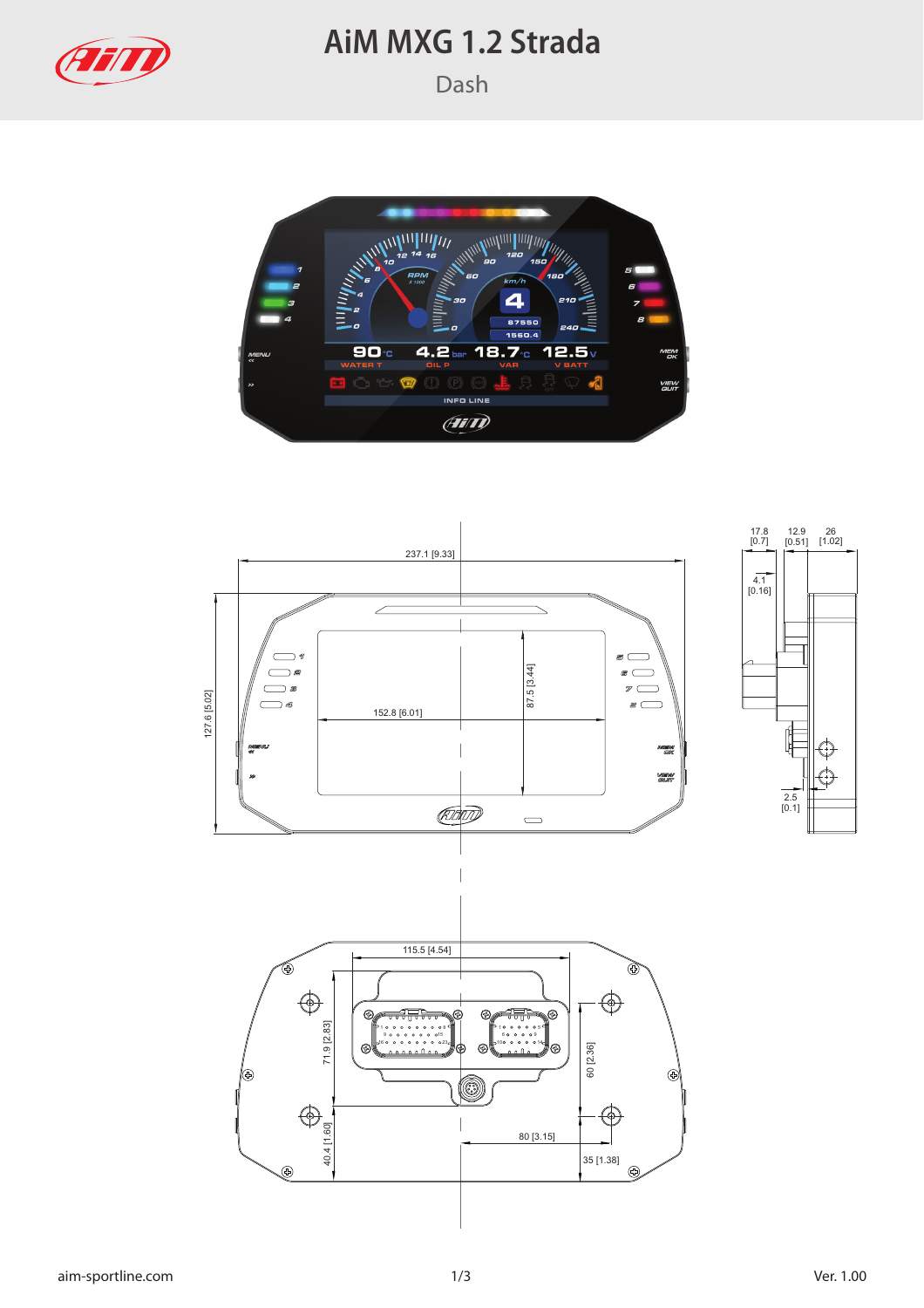

# **AiM MXG 1.2 Strada**

### **Technical specifications**

| <b>Display</b>              | 7" TFT                                                                 |
|-----------------------------|------------------------------------------------------------------------|
| <b>Resolution</b>           | 800x480 pixels                                                         |
| <b>Contrast</b>             | 1000:1                                                                 |
| <b>Brightness</b>           | 700cd/m2 - 1,100 Lumen                                                 |
| <b>Ambient light sensor</b> | Yes                                                                    |
| <b>Alarm LEDs</b>           | 8 configurable RGB LEDs                                                |
| <b>Shift Lights</b>         | 10 configurable RGB LEDs                                               |
| <b>CAN</b> connections      | 2                                                                      |
| <b>ECU</b> connection       | CAN, RS232 or K-Line to 1,000+ industry leading ECUs                   |
| <b>External modules</b>     | GPS Module, Channel Expansion, TC Hub, Lambda Controller, SmartyCam HD |
| <b>Analog inputs</b>        | 8 fully configurable, max 1,000 Hz each                                |
| <b>Digital inputs</b>       | 1 Speed input, coil RPM input                                          |
| <b>Digital outputs</b>      | 1(1 A max)                                                             |
| <b>Second CAN</b>           | Yes                                                                    |
| <b>Body</b>                 | <b>Anodized Aluminum</b>                                               |
| <b>Pushbuttons</b>          | Metallic                                                               |
| <b>Connectors</b>           | 2 AMP connectors + 1 Binder connector                                  |
| <b>Dimensions</b>           | 237x127.6x26 mm                                                        |
| Weight                      | 950q                                                                   |
| <b>Power consumption</b>    | 400 mA                                                                 |
| Waterproof                  | <b>IP65</b>                                                            |
|                             |                                                                        |

### **Part numbers**

| XA8MXGST12A010 | MXG 1.2 Strada with CAN harness (ECU) |
|----------------|---------------------------------------|
| V02573320      | 14 pins harness for MXG 1.2 Strada    |